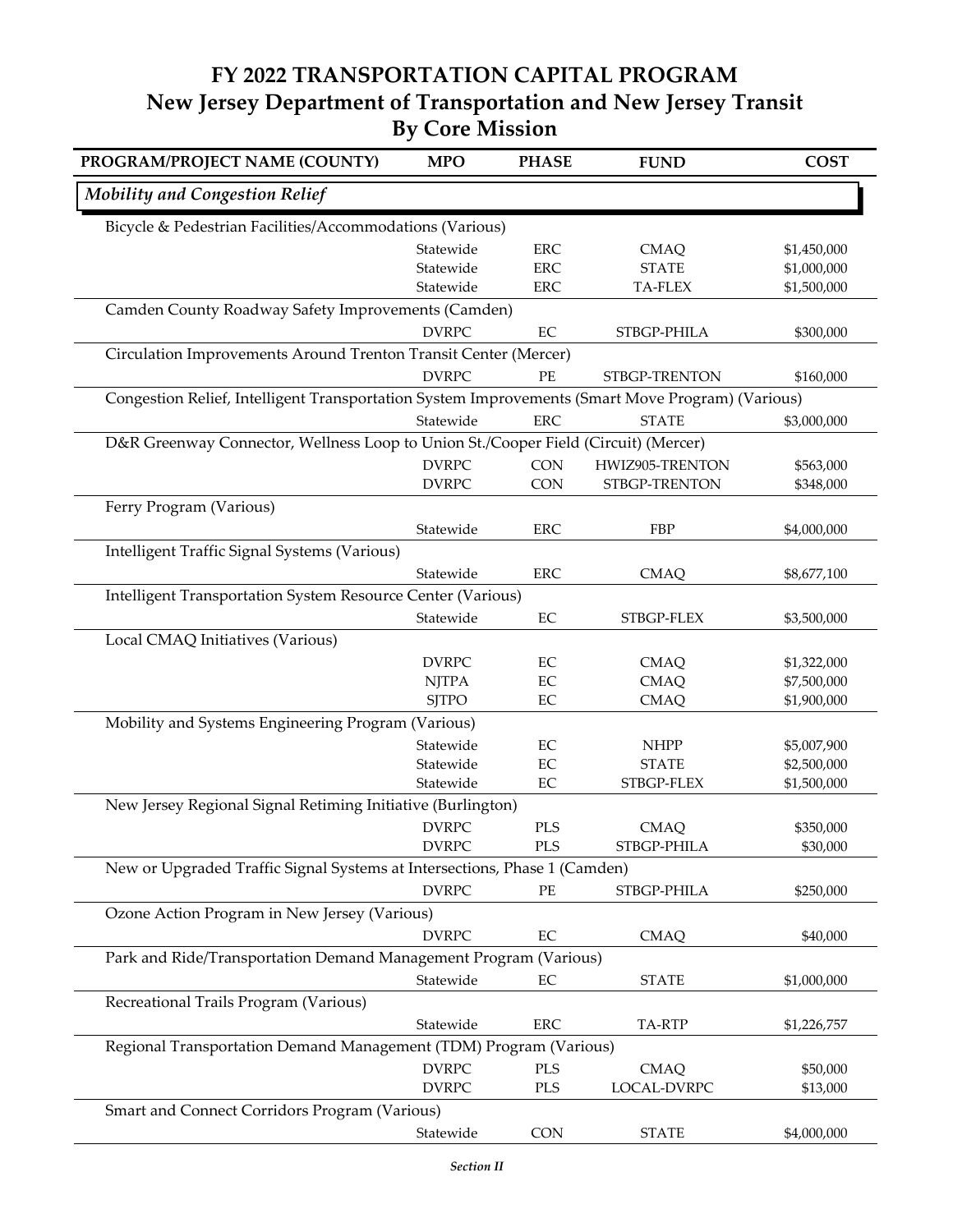| PROGRAM/PROJECT NAME (COUNTY)                                                              | <b>MPO</b>                   | <b>PHASE</b>               | <b>FUND</b>                          | <b>COST</b>             |
|--------------------------------------------------------------------------------------------|------------------------------|----------------------------|--------------------------------------|-------------------------|
| South Inlet Transportation Improvement Project (Atlantic)                                  |                              |                            |                                      |                         |
|                                                                                            | <b>SJTPO</b>                 | <b>CON</b>                 | <b>STATE</b>                         | \$1,504,000             |
| Statewide Traffic Operations and Support Program (Various)                                 |                              |                            |                                      |                         |
|                                                                                            | Statewide                    | EC                         | <b>NHPP</b>                          | \$18,000,000            |
| <b>Traffic Monitoring Systems (Various)</b>                                                |                              |                            |                                      |                         |
|                                                                                            |                              |                            |                                      |                         |
|                                                                                            | Statewide<br>Statewide       | PLS<br>$\rm EC$            | <b>NHPP</b><br><b>STATE</b>          | \$12,000,000            |
| Transit Village Program (Various)                                                          |                              |                            |                                      | \$1,490,000             |
|                                                                                            |                              |                            |                                      |                         |
|                                                                                            | Statewide                    | EC                         | <b>STATE</b>                         | \$1,000,000             |
| Transportation Alternatives Program (Various)                                              |                              |                            |                                      |                         |
|                                                                                            | <b>DVRPC</b>                 | ${\rm ERC}$                | TA-PHILA                             | \$1,127,432             |
|                                                                                            | <b>DVRPC</b>                 | ERC<br>${\rm ERC}$         | <b>TA-TRENTON</b><br><b>TA-ALLEN</b> | \$290,628               |
|                                                                                            | <b>NJTPA</b><br><b>NJTPA</b> |                            |                                      | \$31,782                |
|                                                                                            | <b>NJTPA</b>                 | ${\rm ERC}$<br>${\rm ERC}$ | TA-NY/NWK<br>TA-PGH/NWB              | \$6,034,051<br>\$10,999 |
|                                                                                            | <b>SJTPO</b>                 | ERC                        | TA-AC                                | \$243,344               |
|                                                                                            | Statewide                    | ERC                        | TA-B5K200K                           | \$393,239               |
|                                                                                            | Statewide                    | ERC                        | TA-FLEX                              | \$1,025,879             |
|                                                                                            | Statewide                    | <b>ERC</b>                 | TA-L5K                               | \$481,404               |
| <b>Transportation Management Associations (Various)</b>                                    |                              |                            |                                      |                         |
|                                                                                            | <b>DVRPC</b>                 | $\rm EC$                   | STBGP-PHILA                          | \$2,000,000             |
|                                                                                            | <b>NJTPA</b>                 | $\rm EC$                   | STBGP-NY/NWK                         | \$4,450,000             |
| Transportation Systems Management and Operations (TSMO) (Various)                          |                              |                            |                                      |                         |
|                                                                                            |                              |                            |                                      |                         |
|                                                                                            | <b>DVRPC</b>                 | $\rm EC$                   | STBGP-PHILA                          | \$166,000               |
| Route 1, Alexander Road to Mapleton Road (Mercer)                                          |                              |                            |                                      |                         |
|                                                                                            | <b>DVRPC</b>                 | <b>ROW</b>                 | <b>CMAQ</b>                          | \$7,500,000             |
| Route 3, Route 46, Valley Road and Notch/Rifle Camp Road Interchange, Contract B (Passaic) |                              |                            |                                      |                         |
|                                                                                            | <b>NJTPA</b>                 | <b>CON</b>                 | <b>NHPP</b>                          | \$26,441,000            |
| Route 15 NB, Bridge over Abandoned Mount Hope Mineral Railroad (Morris)                    |                              |                            |                                      |                         |
|                                                                                            | <b>NJTPA</b>                 | <b>ROW</b>                 | <b>NHPP</b>                          | \$400,000               |
| Route 23, Route 80 and Route 46 Interchange (Passaic)                                      |                              |                            |                                      |                         |
|                                                                                            | <b>NJTPA</b>                 | <b>DES</b>                 | <b>NHPP</b>                          | \$3,800,000             |
| Route 31 SB, CR 523 (Walter Foran Boulevard) to Wescott Drive (CR 600) (Hunterdon)         |                              |                            |                                      |                         |
|                                                                                            | <b>NJTPA</b>                 | <b>ROW</b>                 | <b>STATE</b>                         | \$750,000               |
|                                                                                            |                              |                            |                                      |                         |
| Route 42 SB, Leaf Avenue Extension to Creek Road (CR 753) (Camden)                         |                              |                            |                                      |                         |
|                                                                                            | <b>DVRPC</b>                 | $\rm PE$                   | <b>NHPP</b>                          | \$1,500,000             |
| Route 46, Canfield Avenue (Morris)                                                         |                              |                            |                                      |                         |
|                                                                                            | <b>NJTPA</b>                 | CON                        | STBGP-FLEX                           | \$4,400,000             |
| Route 46, Route 23 (Pompton Avenue) to Route 20, ITS (Passaic)                             |                              |                            |                                      |                         |
|                                                                                            | <b>NJTPA</b>                 | <b>CON</b>                 | <b>NHPP</b>                          | \$9,000,000             |
| Route 46, Route 287 to Route 23 (Pompton Avenue), ITS (Morris)                             |                              |                            |                                      |                         |
|                                                                                            | <b>NJTPA</b>                 | <b>CON</b>                 | NHFP-HWY                             | \$14,500,000            |
| Route 57, CR 519 Intersection Improvement (Warren)                                         |                              |                            |                                      |                         |
|                                                                                            | <b>NJTPA</b>                 | DES                        | <b>NHPP</b>                          | \$2,500,000             |
| Route 202, First Avenue Intersection Improvements (Somerset)                               |                              |                            |                                      |                         |
|                                                                                            |                              |                            |                                      |                         |
|                                                                                            | <b>NJTPA</b>                 | <b>ROW</b>                 | <b>CMAQ</b>                          | \$3,267,000             |
| Route 206, Monmouth Road/Juliustown Road Intersection Improvements (CR 537) (Burlington)   |                              |                            |                                      |                         |
|                                                                                            | <b>DVRPC</b>                 | CON                        | <b>NHPP</b>                          | \$6,700,000             |